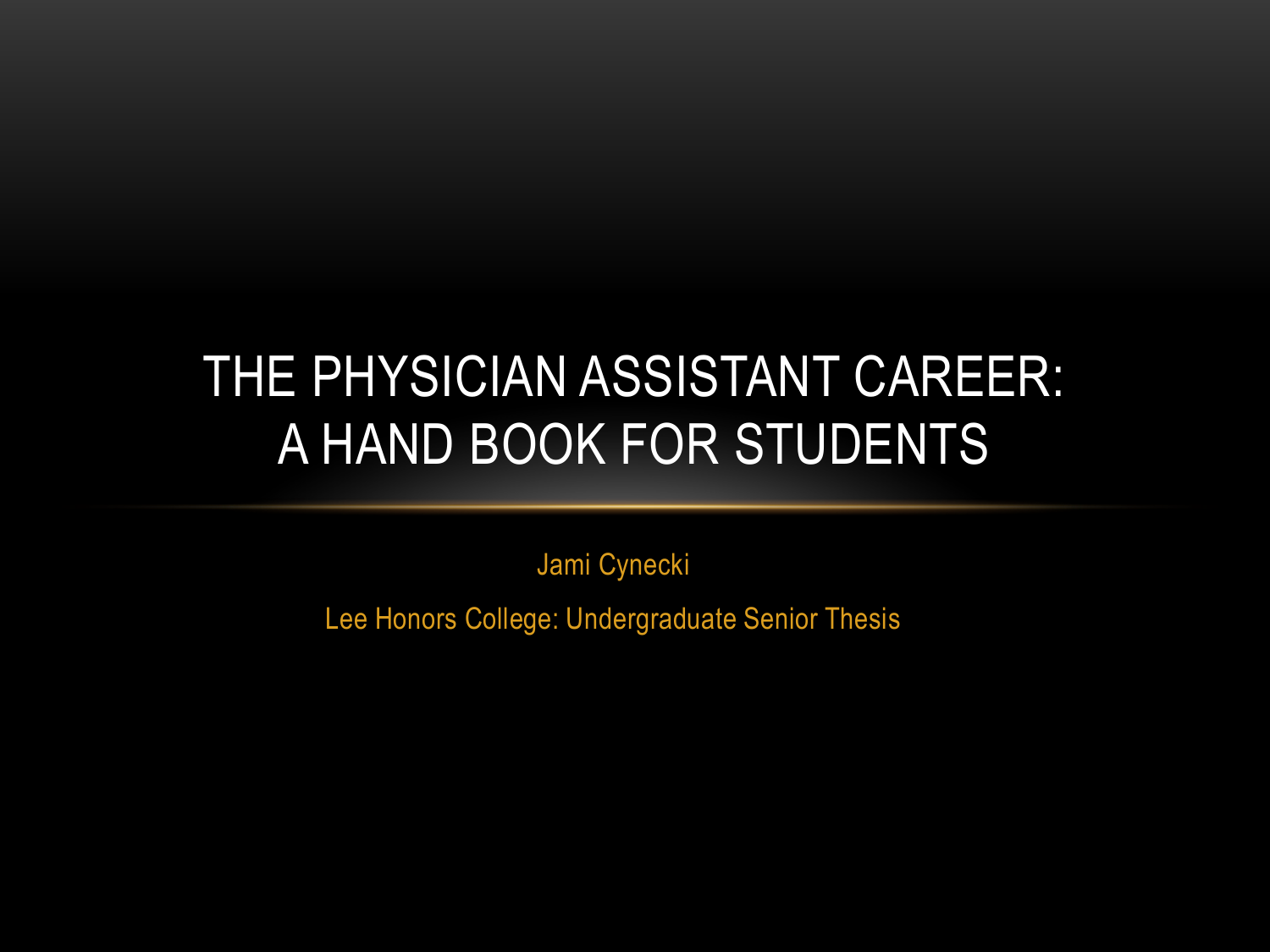#### REASON FOR THESIS TOPIC

- Currently a Pre-Physician assistant student
- Based on my experience as a Pre-PA student I would have appreciated such an extensive resource to make undergrad a little less difficult
- I am a proud PA advocate and would like to get the word out to students who do not know much about it
- Great opportunity to educate myself more PA profession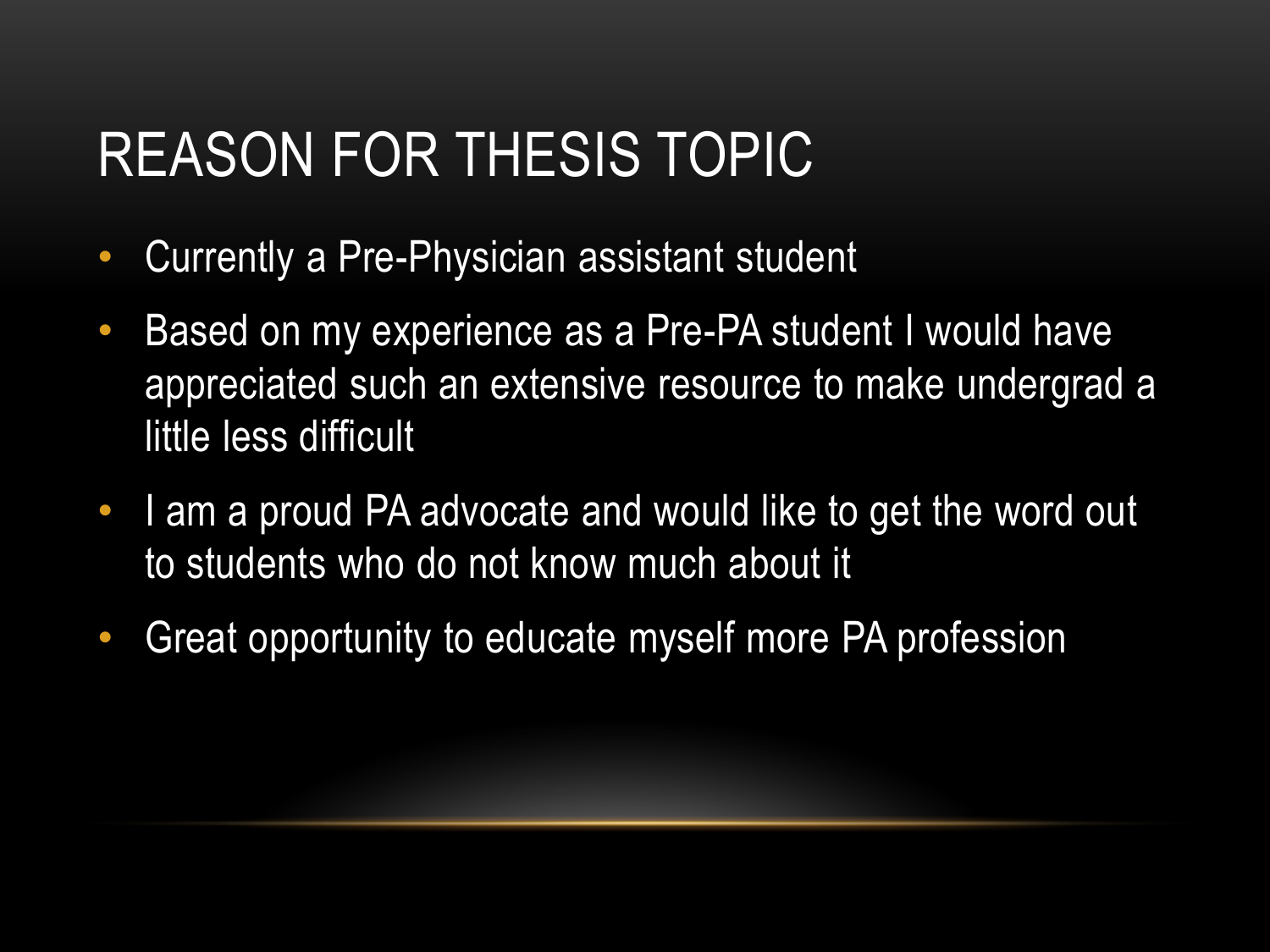### MAIN SECTIONS

- What a PA is
- Comparison with other professions
- History of the PA profession
- Admissions
- Training and education of a PA student
- Various specialties
- Salary information
- Certification maintenance education information
- Resource page
- Four interviews from a PA in a different specialty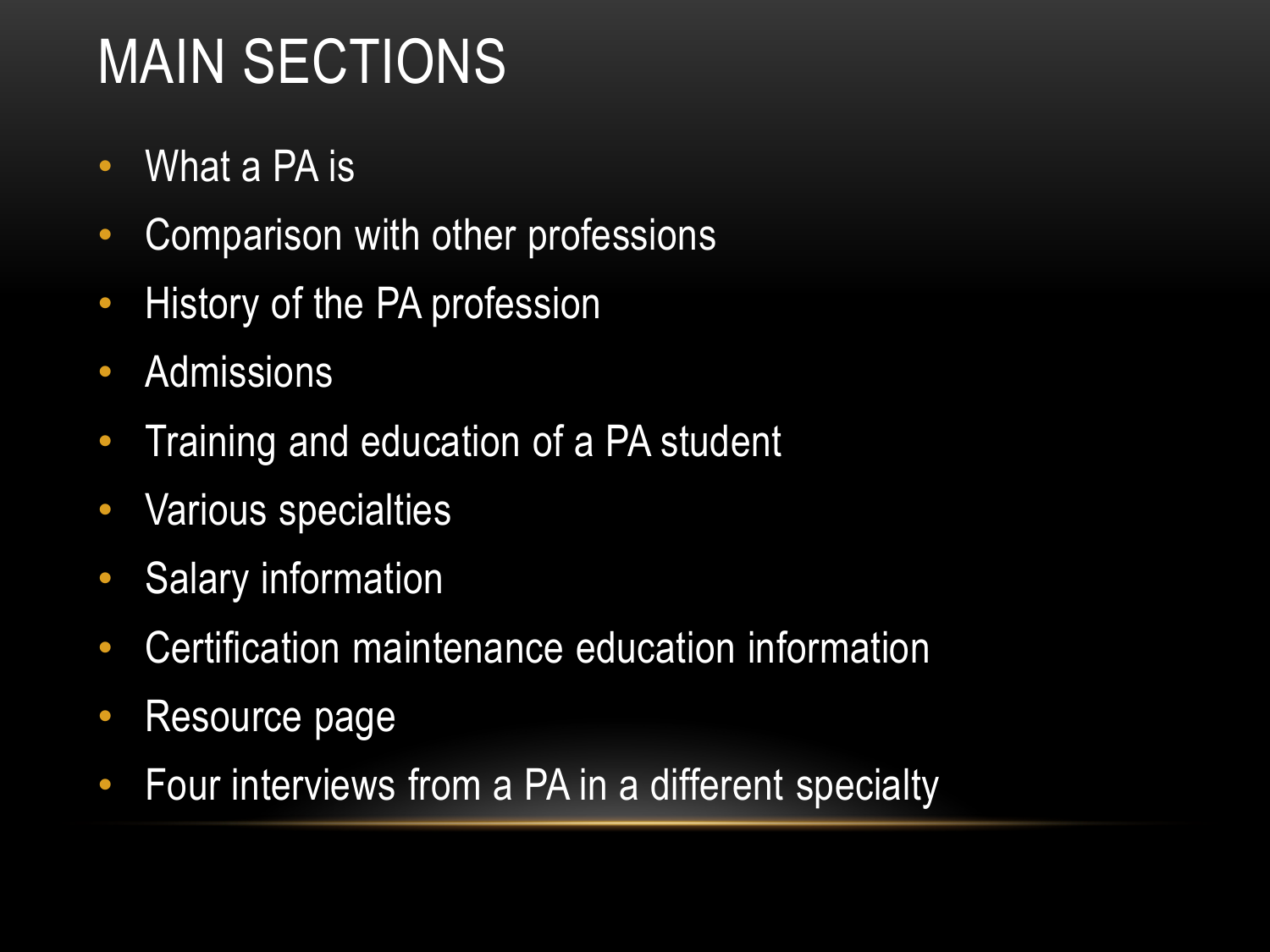## WHAT IS A PA?

- A physician assistant (PA) is an interdependent semi autonomous clinician practicing medicine collaboratively with a physician
- examination, diagnosis, assisting in surgery, diagnostic testing, setting fractures, treatment (including referral), counseling patients in preventative health care and writing prescriptions.
- Median salary \$90,000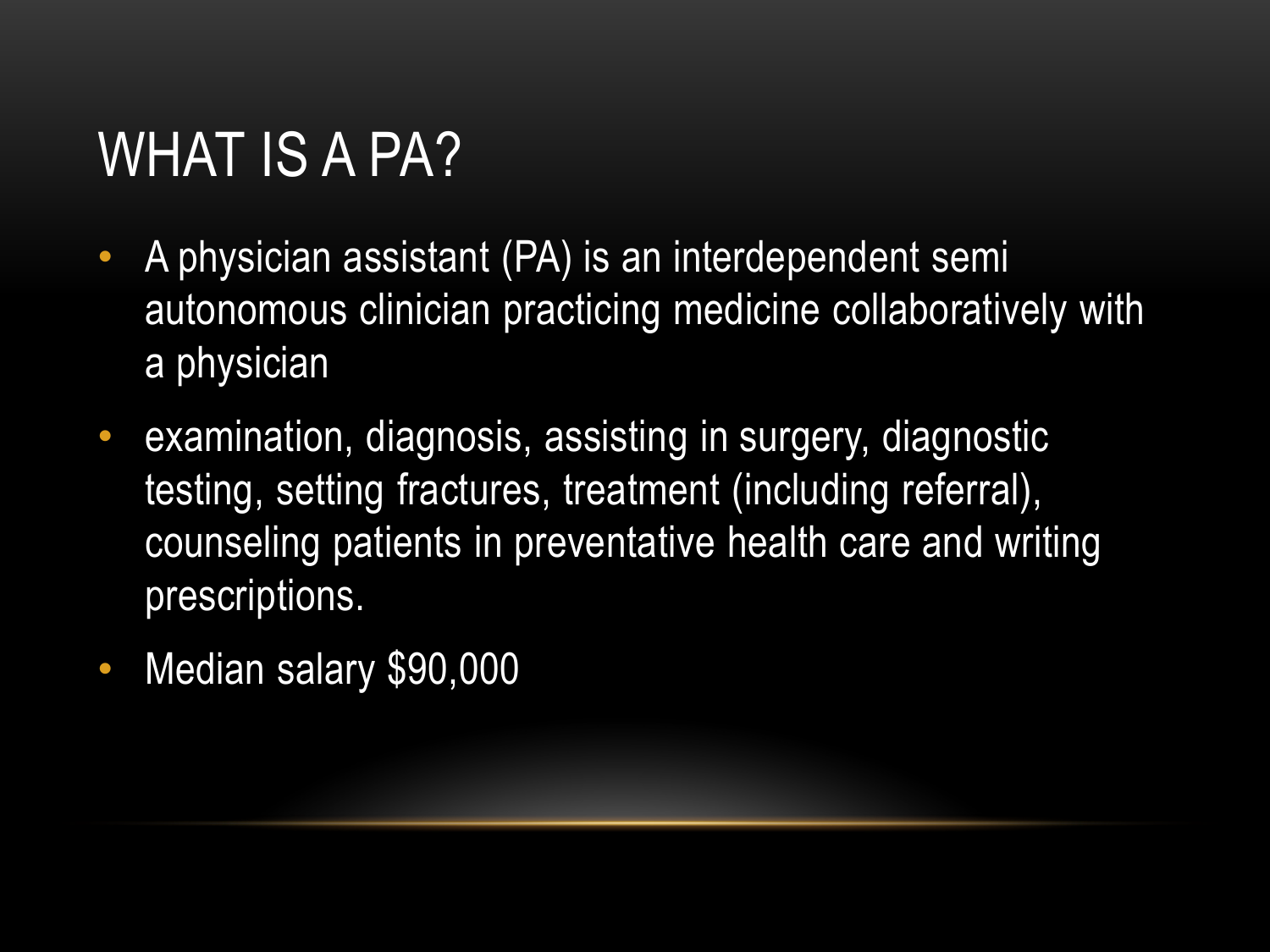### WHAT IS A PA?

- Job Satisfaction is extremely high
- High demand
- Generalist model of training allows for greater flexibility to change specialties
- Allows for the physician to have a colleague close at hand
- Alleviates workload on medical team
- Improve access to healthcare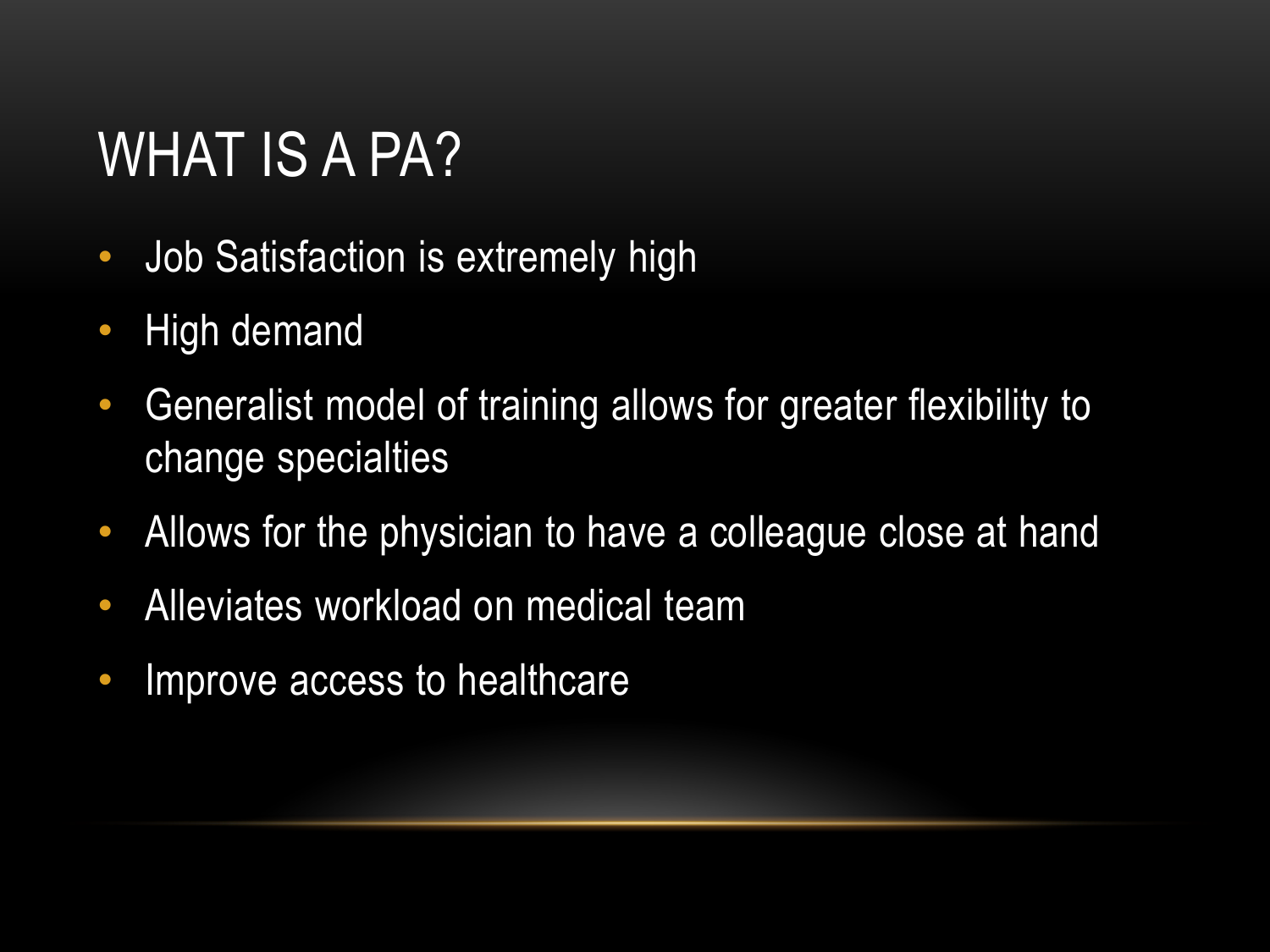### PROFESSION COMPARISON:

- Nurse Practitioner
	- Similar roles, often work together in medical team
	- Both diagnose, treat, prescribe medications and educate patients
- Medical Assistant
	- MA assumes both administrative and clinical duties
	- Answering telephones to prepping patients for exams
	- 1-2 year educational pathway
- Nurse
	- Nurses typically provide bedside care and pass meds but can not prescribe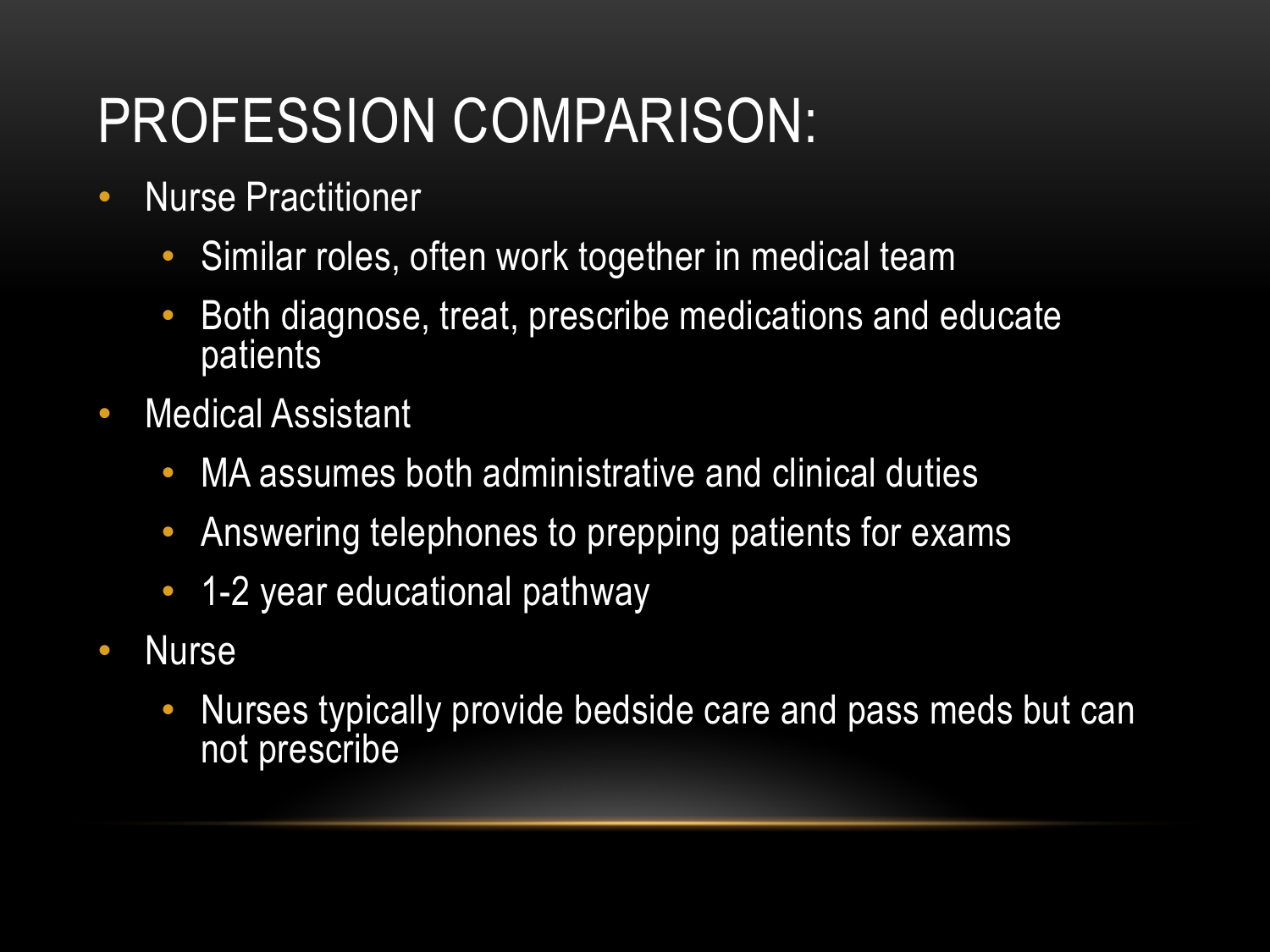## **HISTORY**

- 1960's-shortage of medically trained personal identified by surgeon general
- Dr. Eugene Stead Jr. proposed PA curriculum to reduce shortage
- Approved and in 1967 first PA class graduated from Duke **University**

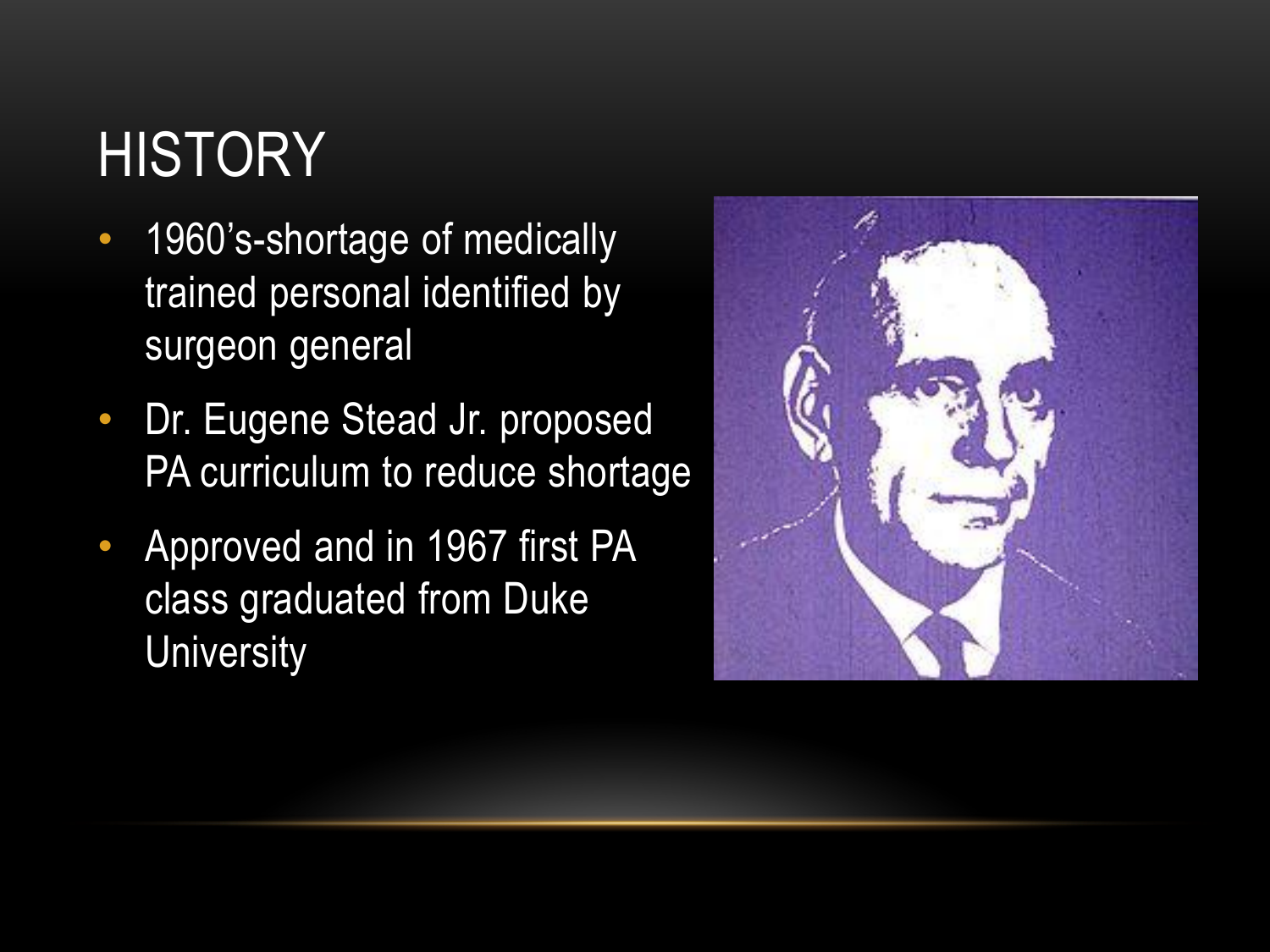## ADMISSIONS

- Ideal candidate
	- Experience-direct patient care
	- Personable
	- Good academic standing
	- Maturity
	- Understanding of PA profession
	- Leadership experience
	- Dedicated to cultural diversity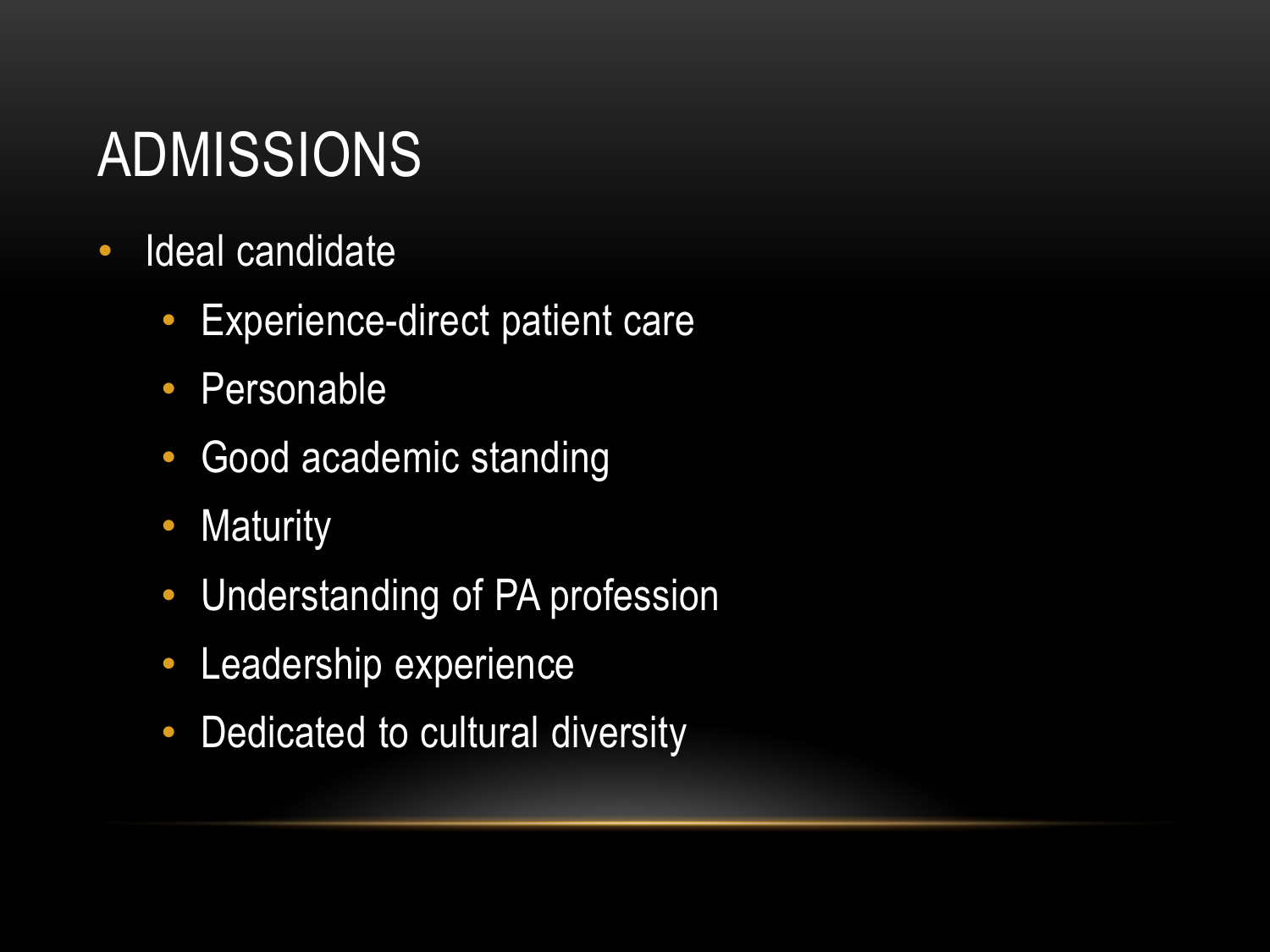### ADMISSION REQUIREMENTS

- Some schools require patient hours
- Two years college courses in basic sciences/behavioral sciences.
- CASPA requires
	- 3 letters of recommendations
	- Personal narrative
	- Some schools require GRE
	- Official transcripts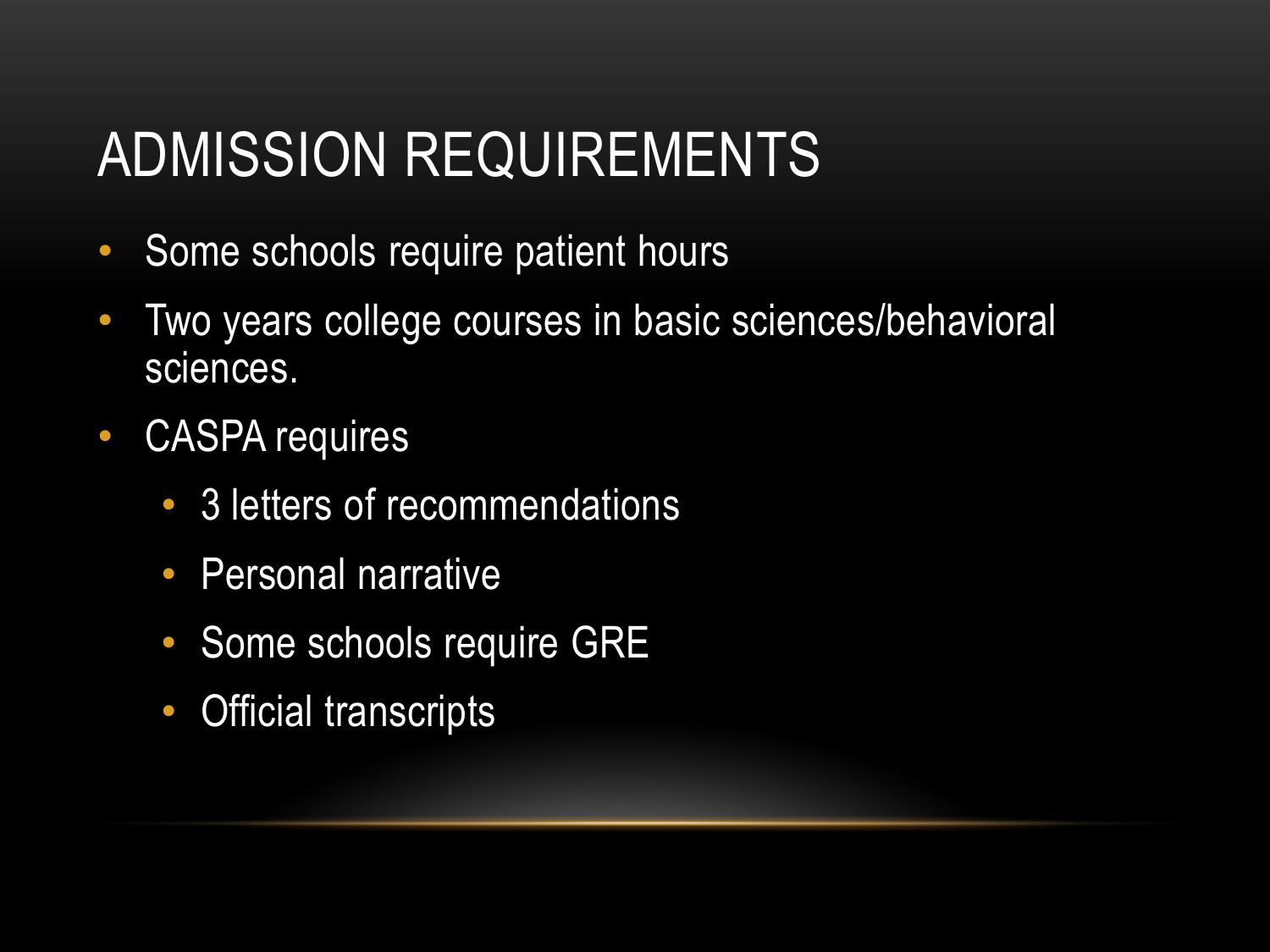### TRAINING AND EDUCATION

- PA school generally 24-27 months long
- First year didactic year spent in classroom
- Second year clinical rotations
- Common rotations include: family medicine, internal medicine, OB/GYN, pediatrics, general surgery, emergency medicine and psychiatry
- Program must be accredited by ARC to become licensed in the US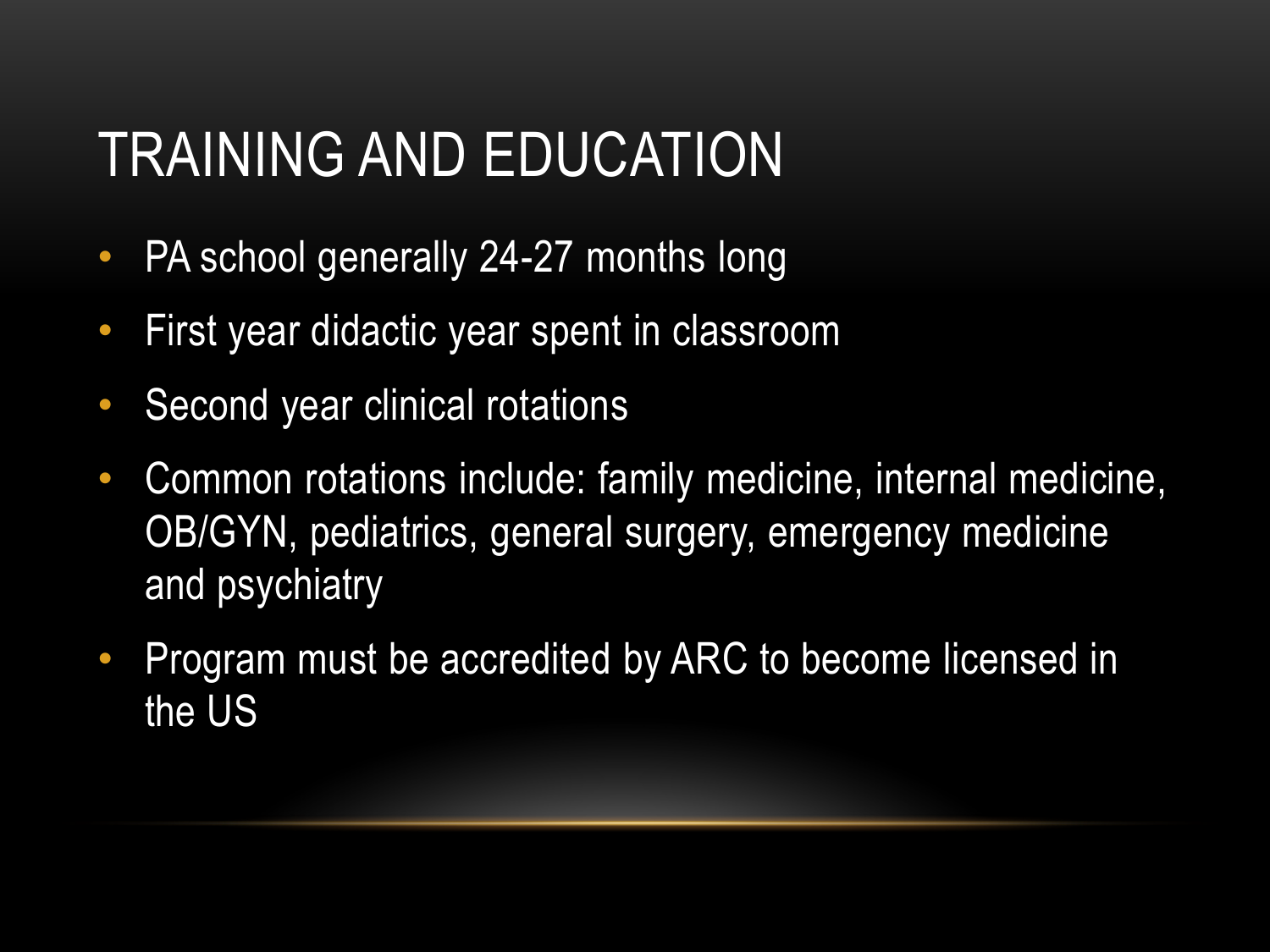### METHODS OF TEACHING

- Lecture-based learning is most common
- Problem-based learning (PBL) -Facilitators play minimal role, discussion is not guided
- Students presented a case study, expected to define problem, explore related issues and come up with problem resolution
- Organ-based approach
	- Takes a system and integrates physiology, anatomy, biochemistry, microbiology, pharmacology and more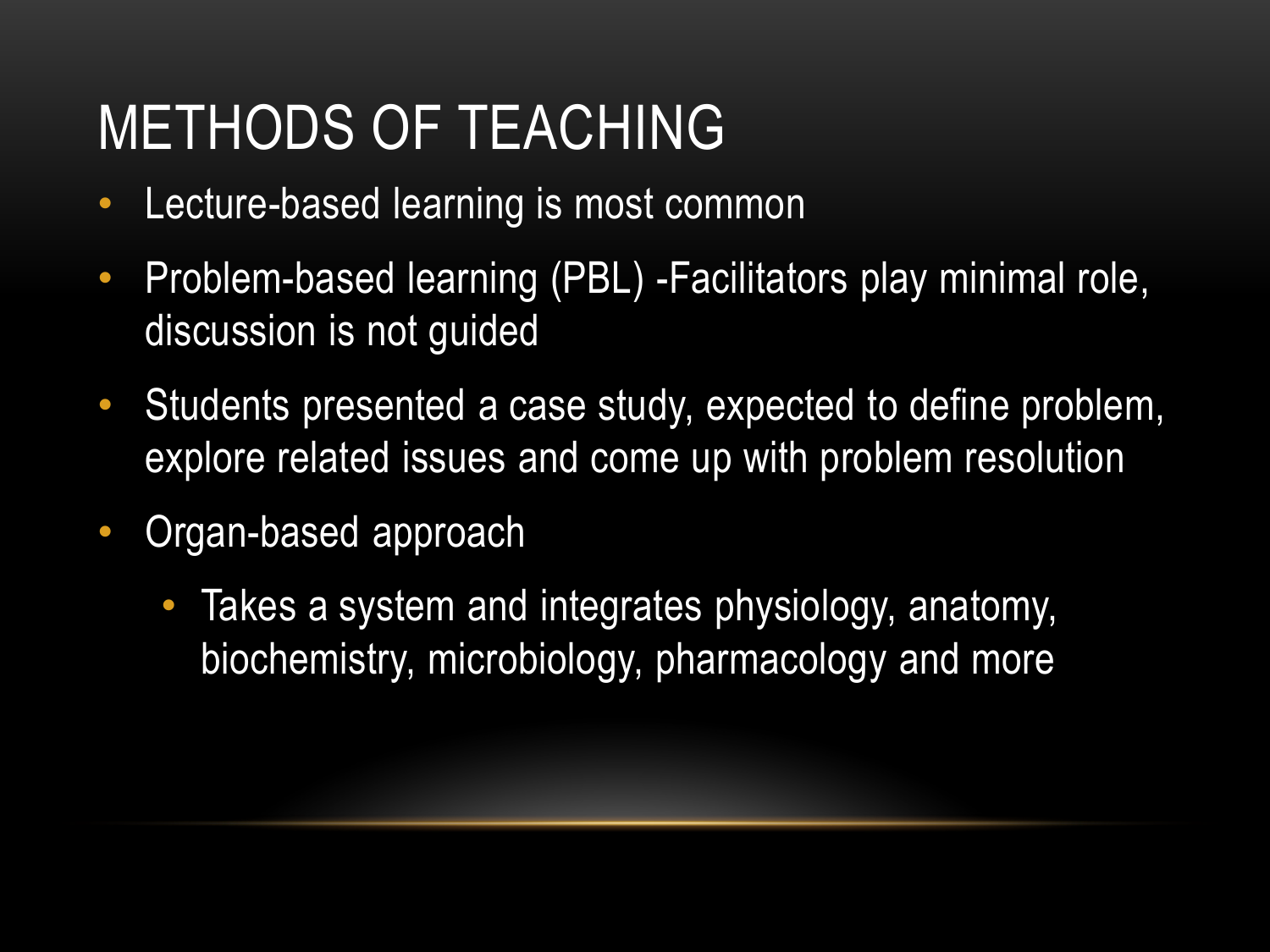### **SPECIALTIES**

- Over 60 different specialties
- Thesis focuses on five specialties:
- Emergency medicine
- Surgery
- Obstetrics and gynecology
- Internal medicine
- Dermatology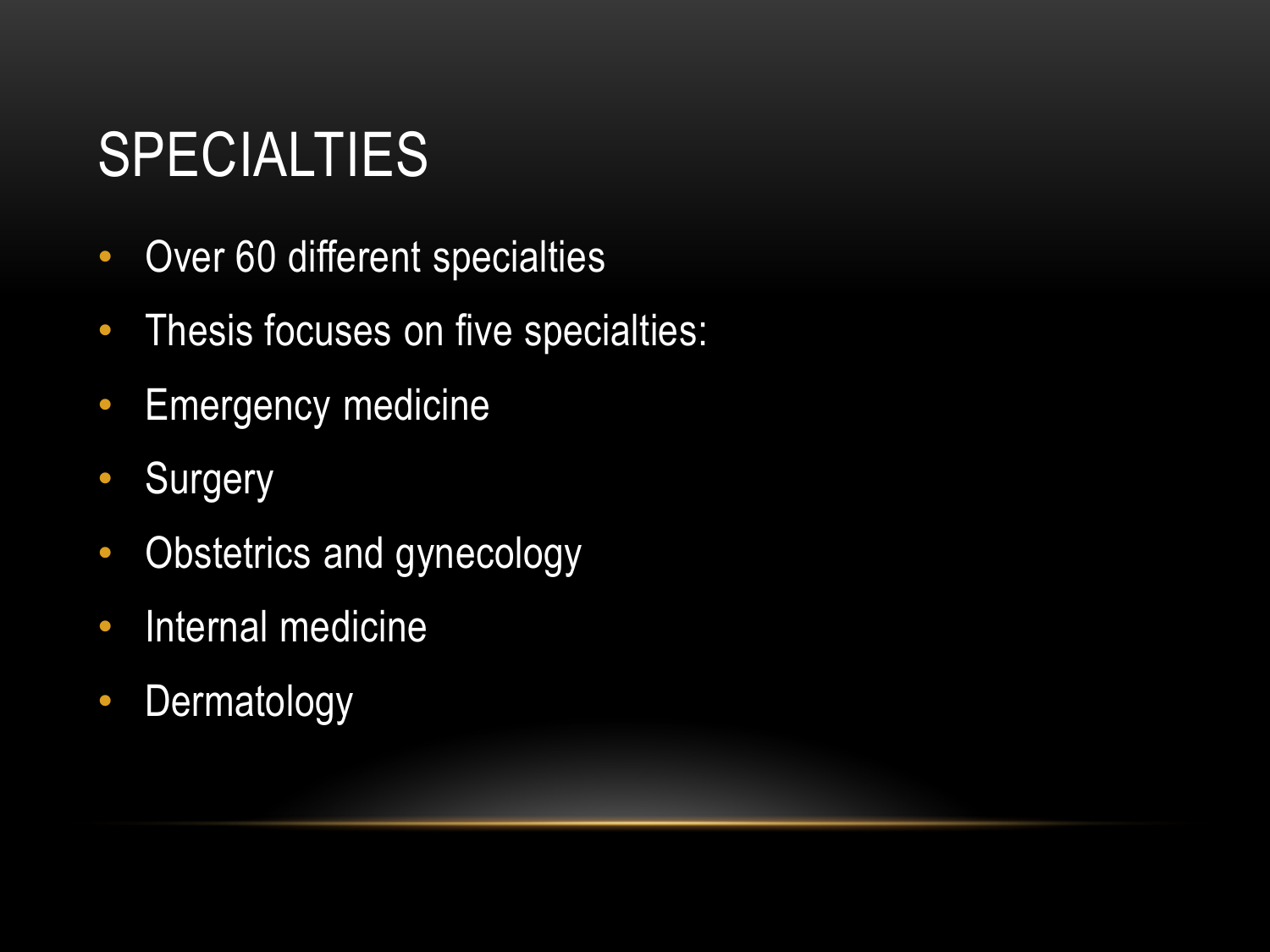### EMERGENCY MEDICINE

- May work in critical care, urgent care, observation units, chest pain centers and trauma centers
- See a wide range of patients
- Therapeutic procedures include athrocentesis, debridement of burns, lumbar puncture, interosseous needle placement and more
- Fast paced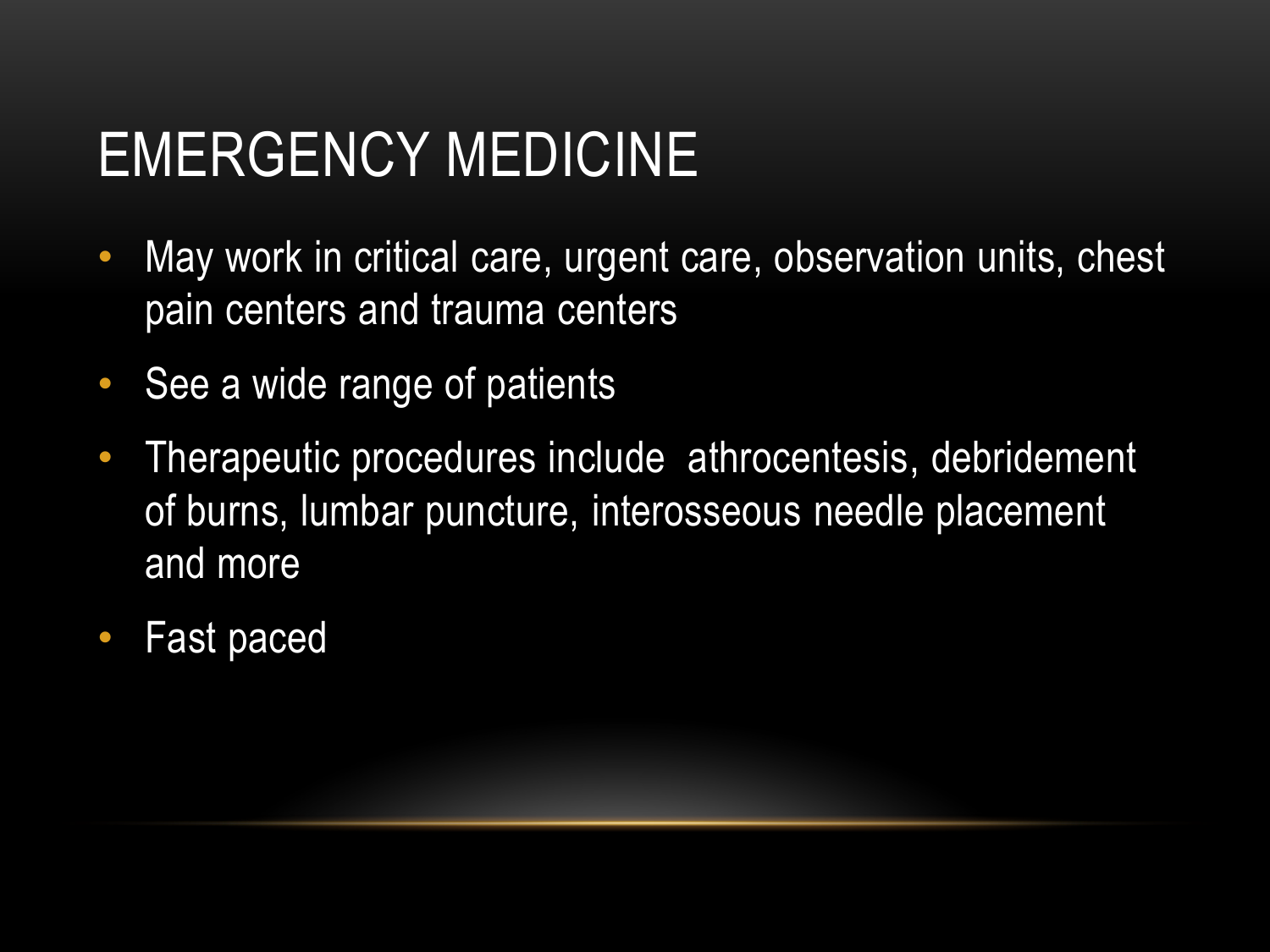### **SURGERY**

- Sample of work environments: perioperative, intraoperative, post anesthesia care unit, surgical intensive care unit, step down unit, outpatient clinic
- Generally involved with abdominal procedures
- Surgical residencies available but not required
- Some duties include performing minor surgical procedures, rendering emergency care, conducting research, and prescribing medication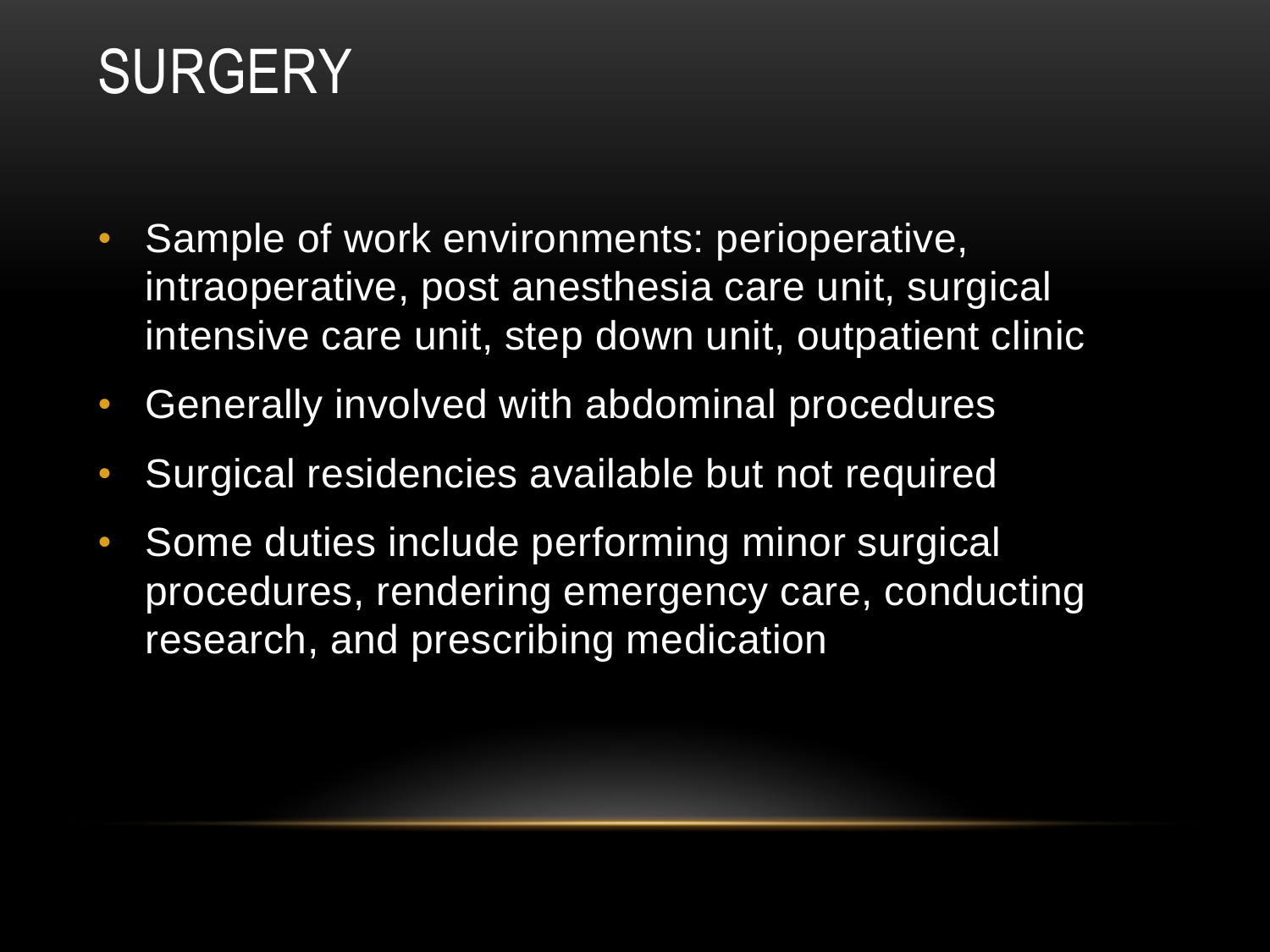# OBSTETRICS AND GYNECOLOGY (OB/GYN)

- Frequently encounter pap/pelvic and breast exams, gynecological complaints, family planning, menopause management and prenatal care
- Most common procedures performed include ultrasound, colposcopy and endometrial biopsy
- Many state laws do not address PAs and deliveries for unknown reasons
- Abortions: many states have physician only laws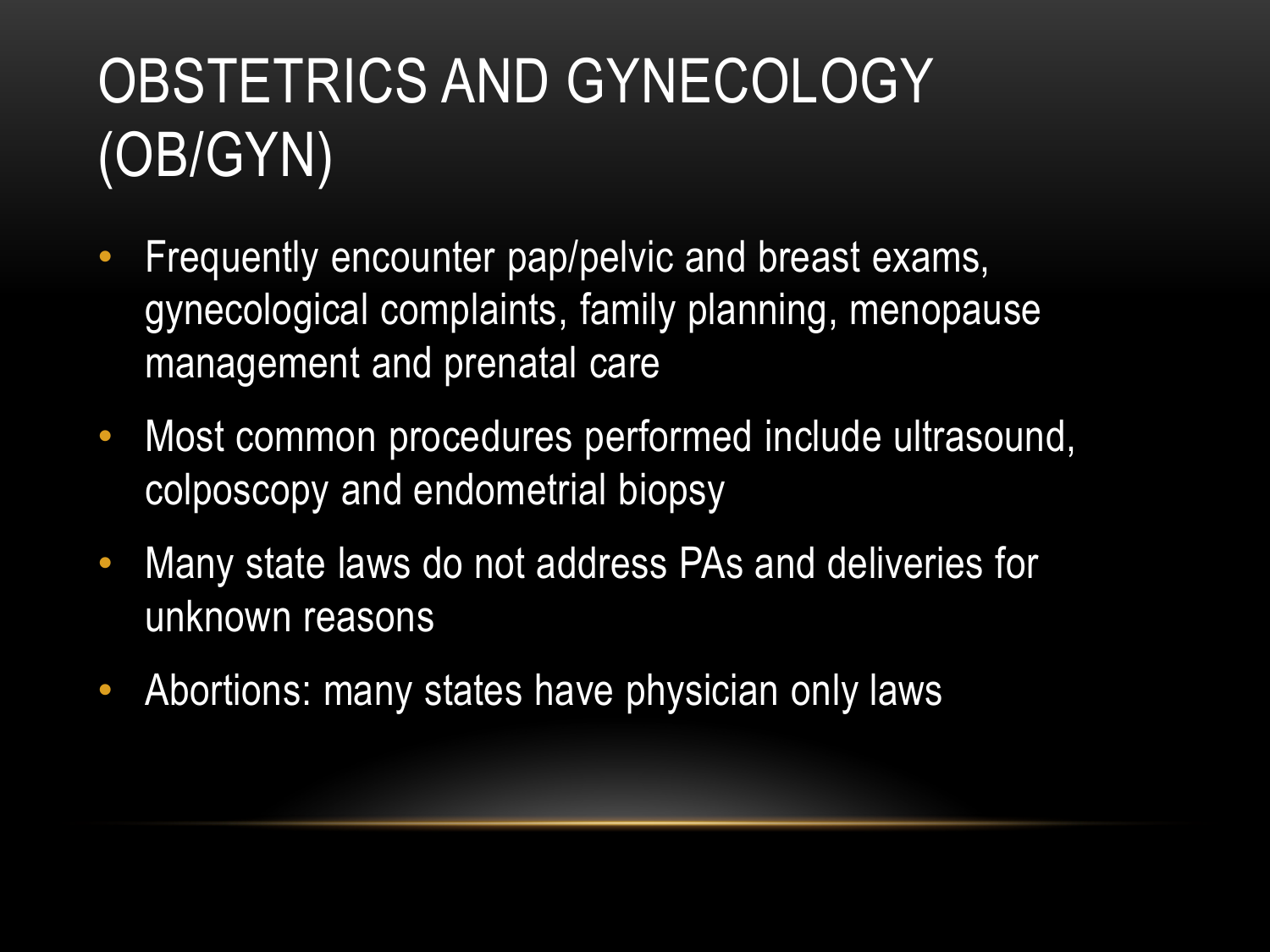### INTERNAL MEDICINE

- Focus on treating patients who suffer from diseases effecting internal organs
- 17.2% of practicing PAs work in internal medicine
- Therapeutic procedures include obtaining blood gases, performing lumbar punctures, starting IV's, drawing blood, central line placement, etc.
- Work in hospitals, group clinics, physician practices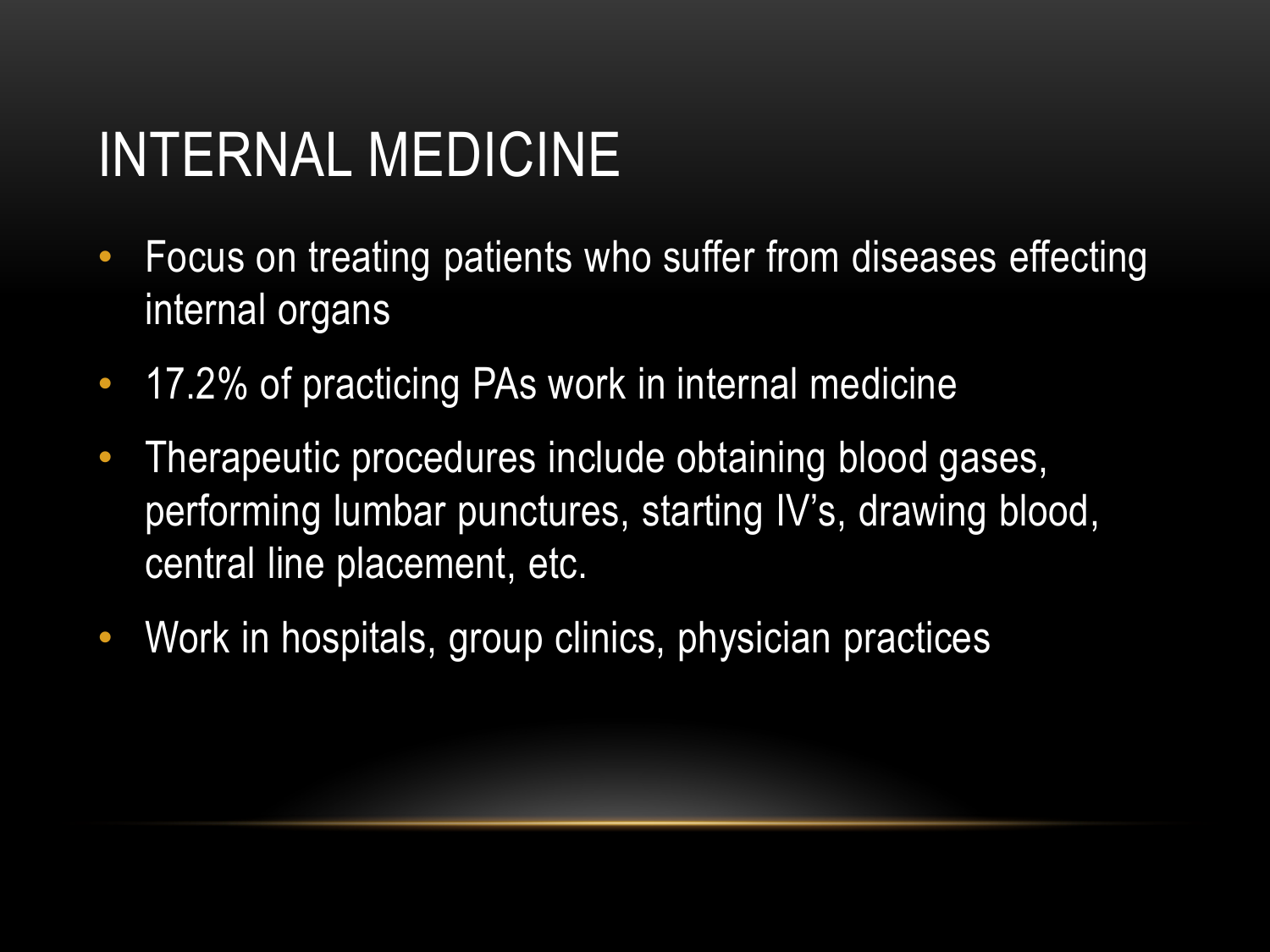### DERMATOLOGY

- Trained on the job typically
- Two residency programs for Dermatological PAs
- May specialize in certain subspecialties such as acne, psoriasis, phototherapy, HIV, cosmetics or surgery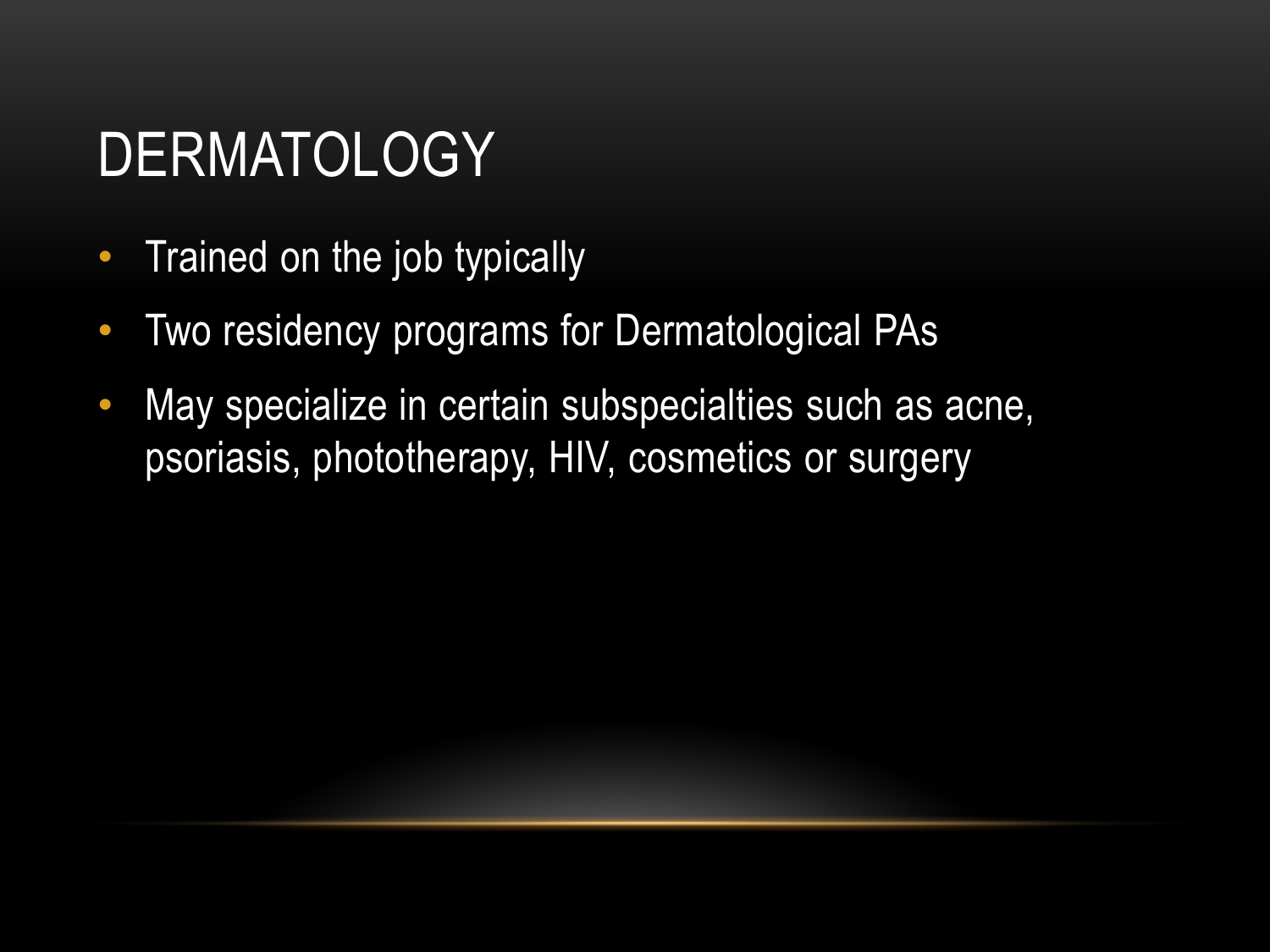#### SALARY INFORMATION

- Dependent on PA scope of practice such as specialty, level of experience and environment
- American Academy of Physician Assistant census from Oct 2010- April 2011 reported:
	- Median salary for primary care PA: \$85,000
	- Emergency medicine PA: \$100,000
	- General surgery PA: \$92,000
	- Surgery subspecialty PA: \$97,000
	- Internal subspecialty PA: \$87,200
	- Pediatric subspecialty PA: \$88,000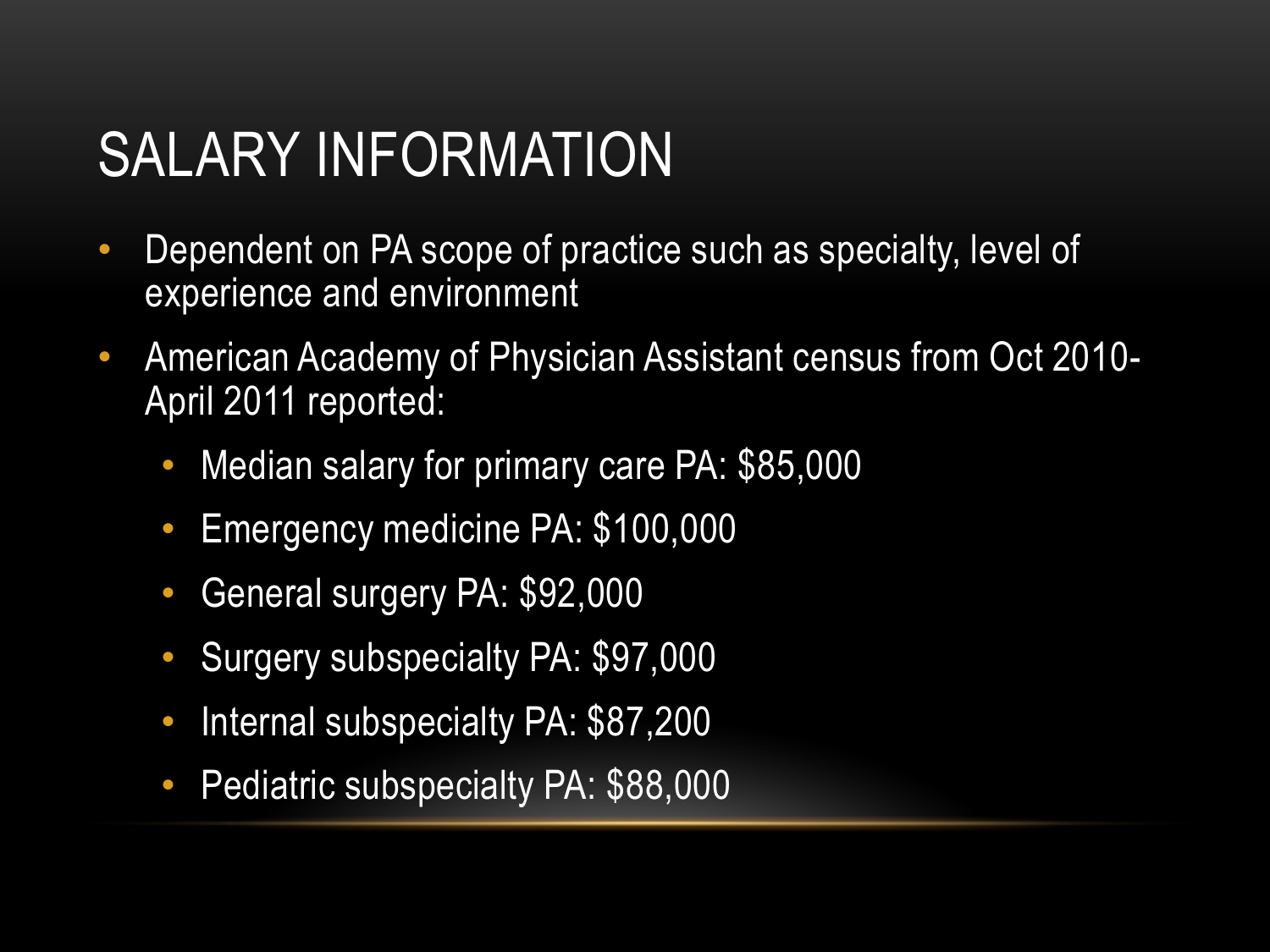# CERTIFICATION MAINTENANCE EDUCATION

- Consists of clinical and professional education acts that maintain, develop or increase knowledge, skills and professional performance and relationships that a PA uses to provide service for patients, the public and the profession
- Have to have a certain number of CME credits per two year period
- Random audit process of credits to strengthen value of profession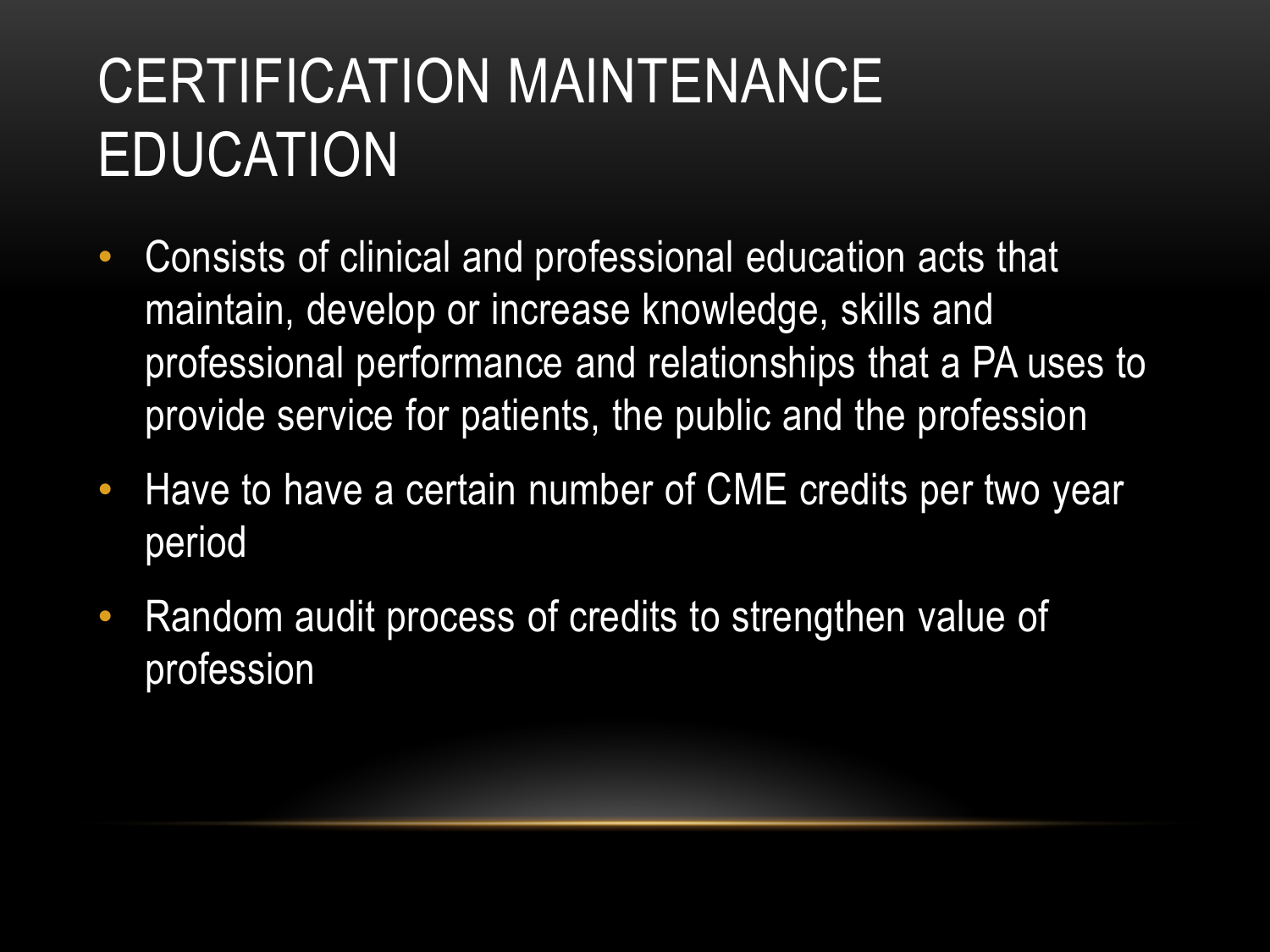### INTERVIEWS

- Conducted four interviews from PAs representing four different specialties
- Asked a wide range of questions to get an overall idea of what it is like in their specialty
- Who better to hear about the profession than the PAs themselves?